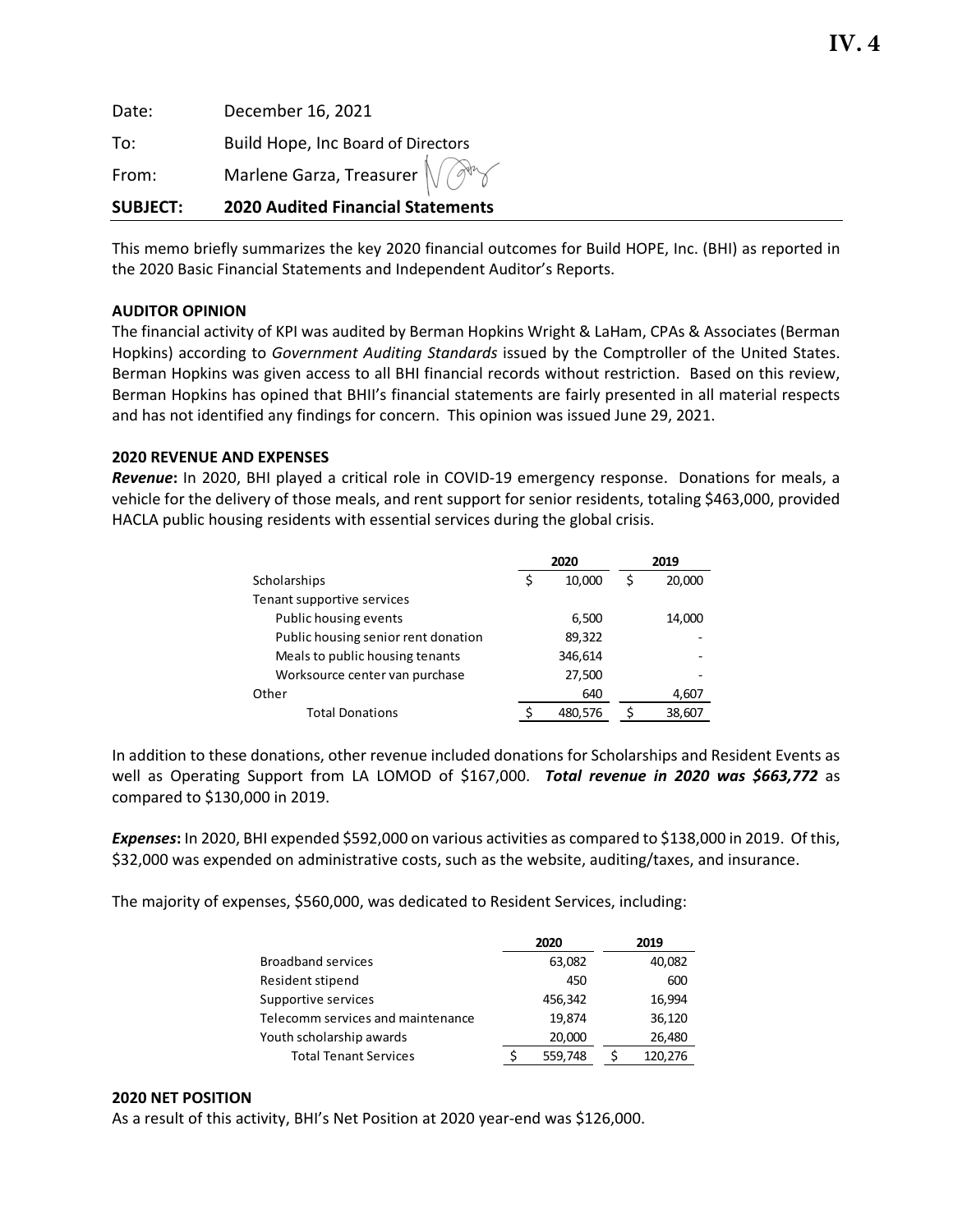# **BUILD HOPE, INC. (A Component Unit of the Housing Authority of the City of Los Angeles)**

Basic Financial Statements and Independent Auditor's Reports

For the Years Ended December 31, 2020 and 2019

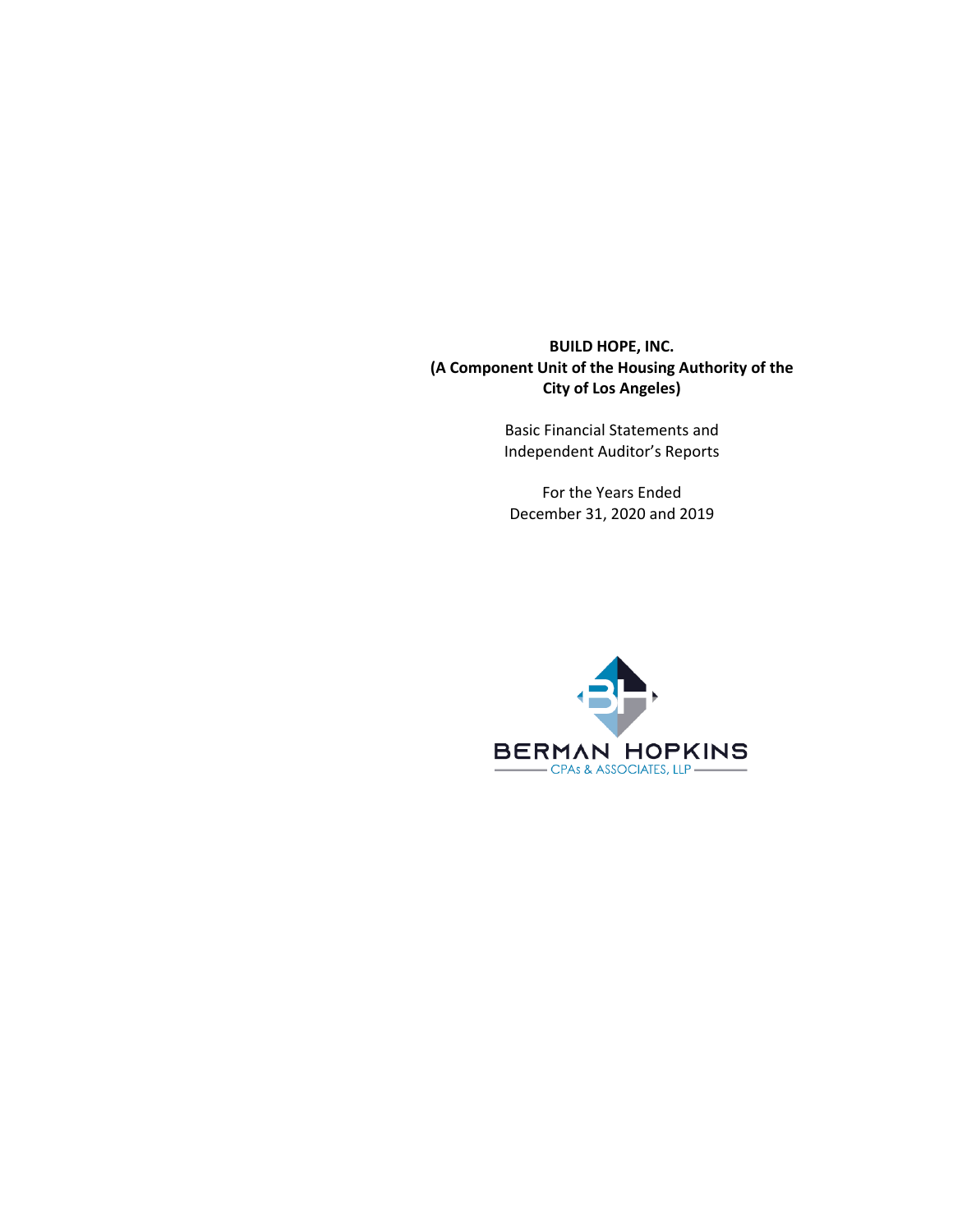# *Table of Contents*

# *Page(s)*

| <b>Basic Financial Statements:</b>                                                                                                                         |
|------------------------------------------------------------------------------------------------------------------------------------------------------------|
|                                                                                                                                                            |
| Statements of Activities and Governmental Fund Statements                                                                                                  |
|                                                                                                                                                            |
| Independent Auditor's Report on Internal Control Over Financial Reporting and<br>on Compliance and Other Matters Based on an Audit of Financial Statements |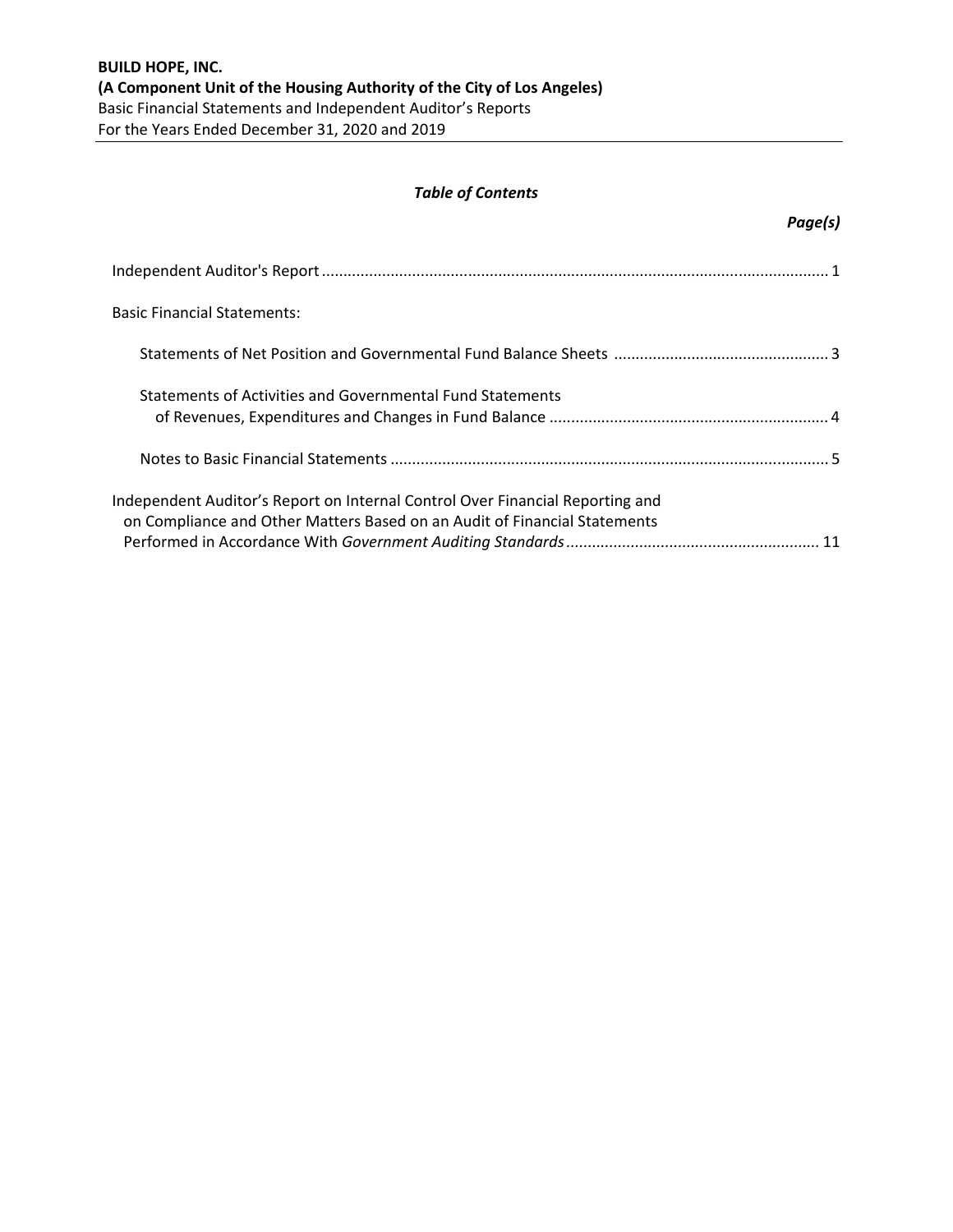

# **INDEPENDENT AUDITOR'S REPORT**

Board of Commissioners Housing Authority of the City of Los Angeles Los Angeles, California

We have audited the accompanying financial statements of Build Hope, Inc. ("Build Hope"), a component unit of the Housing Authority of the City of Los Angeles (the "Housing Authority"), as of and for the year ended December 31, 2020, and the related notes to the basic financial statements, which collectively comprise the financial statements as listed in the table of contents.

# **Management's Responsibility for the Financial Statements**

Management is responsible for the preparation and fair presentation of these financial statements in accordance with accounting principles generally accepted in the United States of America; this includes the design, implementation, and maintenance of internal control relevant to the preparation and fair presentation of financial statements that are free from material misstatement, whether due to fraud or error.

# **Auditor's Responsibility**

Our responsibility is to express an opinion on these financial statements based on our audit. We conducted our audit in accordance with auditing standards generally accepted in the United States of America, the standards applicable to financial audits contained in *Government Auditing Standards*, issued by the Comptroller General of the United States. Those standards require that we plan and perform the audit to obtain reasonable assurance about whether the financial statements are free from material misstatement.

An audit involves performing procedures to obtain audit evidence about the amounts and disclosures in the financial statements. The procedures selected depend on the auditor's judgment, including the assessment of the risks of material misstatement of the financial statements, whether due to fraud or error. In making those risk assessments, the auditor considers internal control relevant to the entity's preparation and fair presentation of the financial statements in order to design audit procedures that are appropriate in the circumstances, but not for the purpose of expressing an opinion on the effectiveness of the entity's internal control. Accordingly, we express no such opinion. An audit also includes evaluating the appropriateness of accounting policies used and the reasonableness of significant accounting estimates made by management, as well as evaluating the overall presentation of the financial statements.

We believe that the audit evidence we have obtained is sufficient and appropriate to provide a basis for our audit opinion.

**MELBOURNE** 8035 Spyglass Hill Road Melbourne, FL 32940 321-757-2020

## bermanhopkins.com

1

**ORLANDO** 255 South Orange Avenue, #1545 Orlando, FL 32801 407-841-8841

**TITUSVILLE** 917 South Washington Avenue Titusville, FL 32780 321-267-2190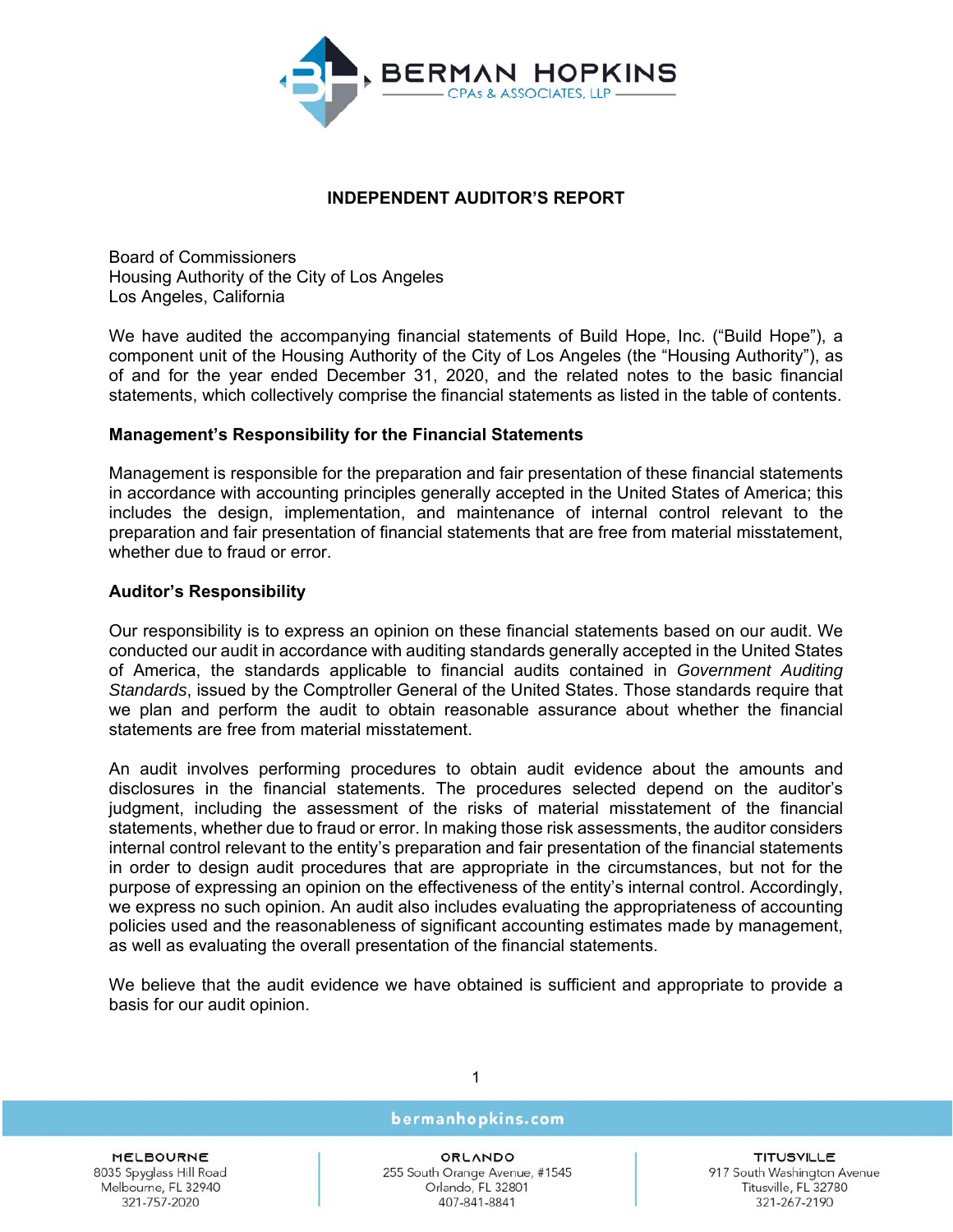# **Opinion**

In our opinion, the financial statements referred to above present fairly, in all material respects, the respective financial position of Build Hope, as of December 31, 2020, and the respective changes in financial position and fund balance for the year then ended in accordance with accounting principles generally accepted in the United States of America.

#### **Prior Period Financial Statements**

The financial statements of Build Hope (formerly known as Kids Progress, Inc.), as of and for the year ended December 31, 2019, were audited by other auditors whose report dated November 5, 2020, expressed an unmodified opinion on those statements.

## **Other Matters**

#### *Required Supplementary Information*

Management has omitted the management's discussion and analysis that accounting principles generally accepted in the United States of America require to be presented to supplement the financial statements. Such missing information, although not a part of the financial statements, is required by the Governmental Accounting Standards Board, who considers it to be an essential part of financial reporting for placing the financial statements in an appropriate operational, economic, or historical context. Our opinion is not modified with respect to this matter.

#### **Other Reporting Required by** *Government Auditing Standards*

In accordance with *Government Auditing Standards*, we have also issued our report dated June 29, 2021 on our consideration of Build Hope's internal control over financial reporting and on our tests of its compliance with certain provisions of laws, regulations, contracts, and grant agreements and other matters. The purpose of that report is solely to describe the scope of our testing of internal control over financial reporting and compliance and the results of that testing, and not to provide an opinion on the effectiveness of Build Hope's internal control over financial reporting or on compliance. That report is an integral part of an audit performed in accordance with *Government Auditing Standards* in considering Build Hope's internal control over financial reporting and compliance.

June 29, 2021 Melbourne, Florida

*Berman Hopkins Wright & LaHam CPAs and Associates, LLP*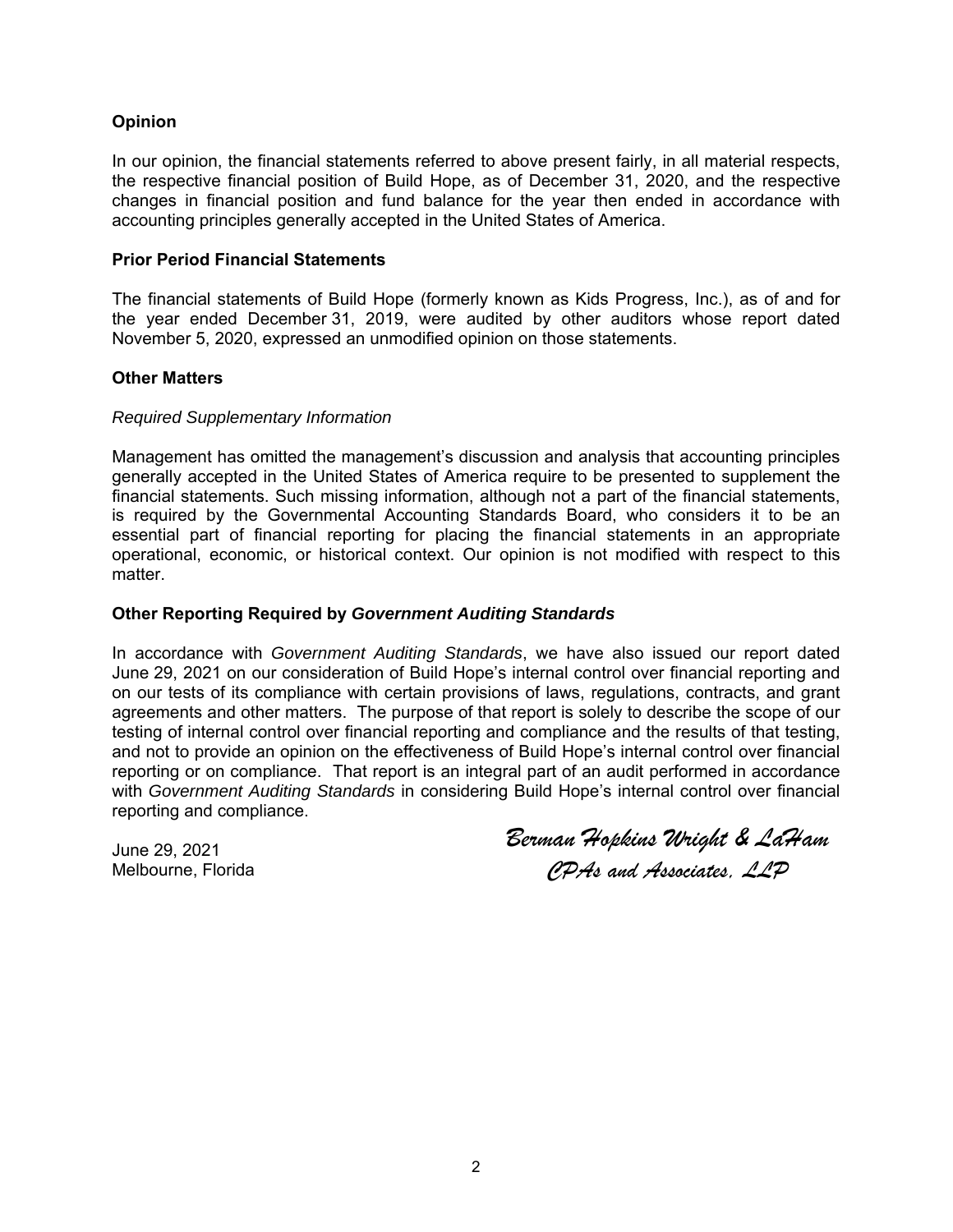# **BUILD HOPE, INC. (A Component Unit of the Housing Authority of the City of Los Angeles)**  Statements of Net Position and Governmental Fund Balance Sheets December 31, 2020 and 2019

|                                                 | 2020          |         | 2019 |        |
|-------------------------------------------------|---------------|---------|------|--------|
| <b>Assets</b>                                   |               |         |      |        |
| Cash - Unrestricted                             | \$            | 31,465  | \$   | 19,642 |
| Cash - Restricted                               |               | 109,570 |      | 49,398 |
| Accounts receivable                             |               |         |      | 4,250  |
| Prepaid expenses                                |               | 4,400   |      | 3,319  |
| <b>Total assets</b>                             | $\frac{1}{2}$ | 145,435 | \$   | 76,609 |
| <b>Liabilities</b>                              |               |         |      |        |
| Accounts payable                                | \$            | 11,217  | \$   | 21,980 |
| <b>Accrued liabilities</b>                      |               | 8,563   |      | 1,015  |
| <b>Total liabilities</b>                        |               | 19,780  |      | 22,995 |
| <b>Fund balance/Net position</b>                |               |         |      |        |
| Restricted for:                                 |               |         |      |        |
| Scholarship                                     |               | 10,000  |      | 20,000 |
| Digital literacy                                |               | 10,700  |      | 10,700 |
| Workforce development                           |               | 2,628   |      | 2,628  |
| San Fernando Gardens                            |               | 9,748   |      | 6,965  |
| Jordan Downs                                    |               | 1,500   |      | 4,131  |
| <b>William Mead</b>                             |               | 4,578   |      | 4,578  |
| Other                                           |               | 63,130  |      | 4,106  |
| Unrestricted/Unassigned                         |               | 23,371  |      | 506    |
| Total fund balance/net position                 |               | 125,655 |      | 53,614 |
| Total liabilities and fund balance/net position | \$            | 145,435 | \$   | 76,609 |

See Accompanying Notes to Basic Financial Statements.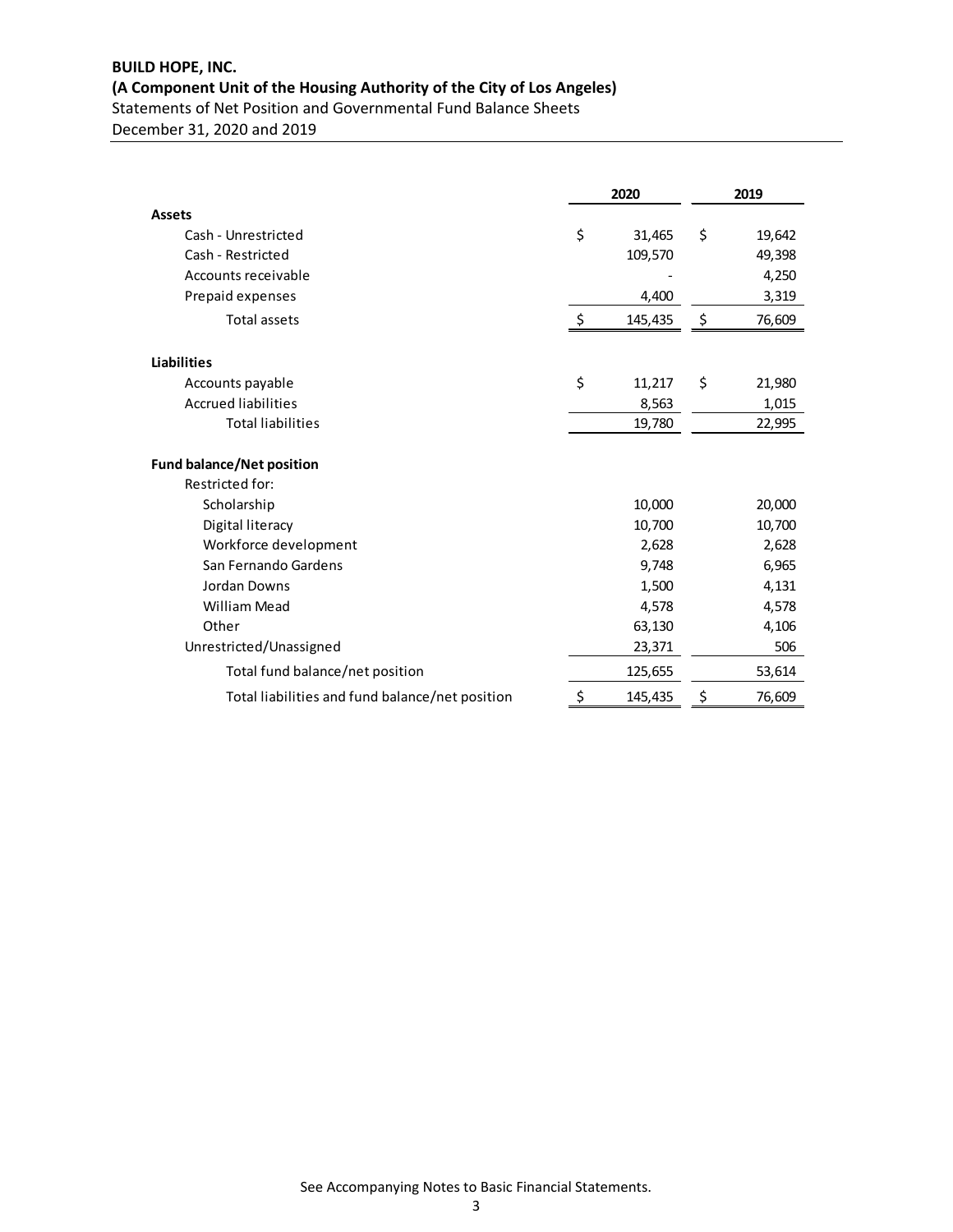#### **BUILD HOPE, INC.**

# **(A Component Unit of the Housing Authority of the City of Los Angeles)**

Statements of Activities and Governmental Fund Statements of

Revenues, Expenditures and Changes in Fund Balance

For the Years Ended December 31, 2020 and 2019

|                                              | 2020 |         | 2019 |         |
|----------------------------------------------|------|---------|------|---------|
| Revenues                                     |      |         |      |         |
| Program revenues - operating contributions:  |      |         |      |         |
| Donations                                    | \$   | 480,576 | \$   | 38,607  |
| Other government grants                      |      | 15,000  |      |         |
| Other income                                 |      | 295     |      | 239     |
| Total program revenues                       |      | 495,871 |      | 38,846  |
| General revenues:                            |      |         |      |         |
| Transfers from the Housing Authority         |      | 167,901 |      | 91,221  |
| <b>Total revenues</b>                        |      | 663,772 |      | 130,067 |
| Expenditures/expenses                        |      |         |      |         |
| Administrative and general expenses          |      | 31,983  |      | 17,649  |
| <b>Tenant services</b>                       |      | 559,748 |      | 120,276 |
| Total expenditures/expenses                  |      | 591,731 |      | 137,925 |
| Excess/(deficiency) of revenues over         |      |         |      |         |
| expenditures/expenses                        |      | 72,041  |      | (7,858) |
| Change in fund balance/net position          |      | 72,041  |      | (7,858) |
| Fund balance/net position, beginning of year |      | 53,614  |      | 61,472  |
| Fund balance/net position, end of year       | \$   | 125,655 | \$   | 53,614  |

See Accompanying Notes to Basic Financial Statements.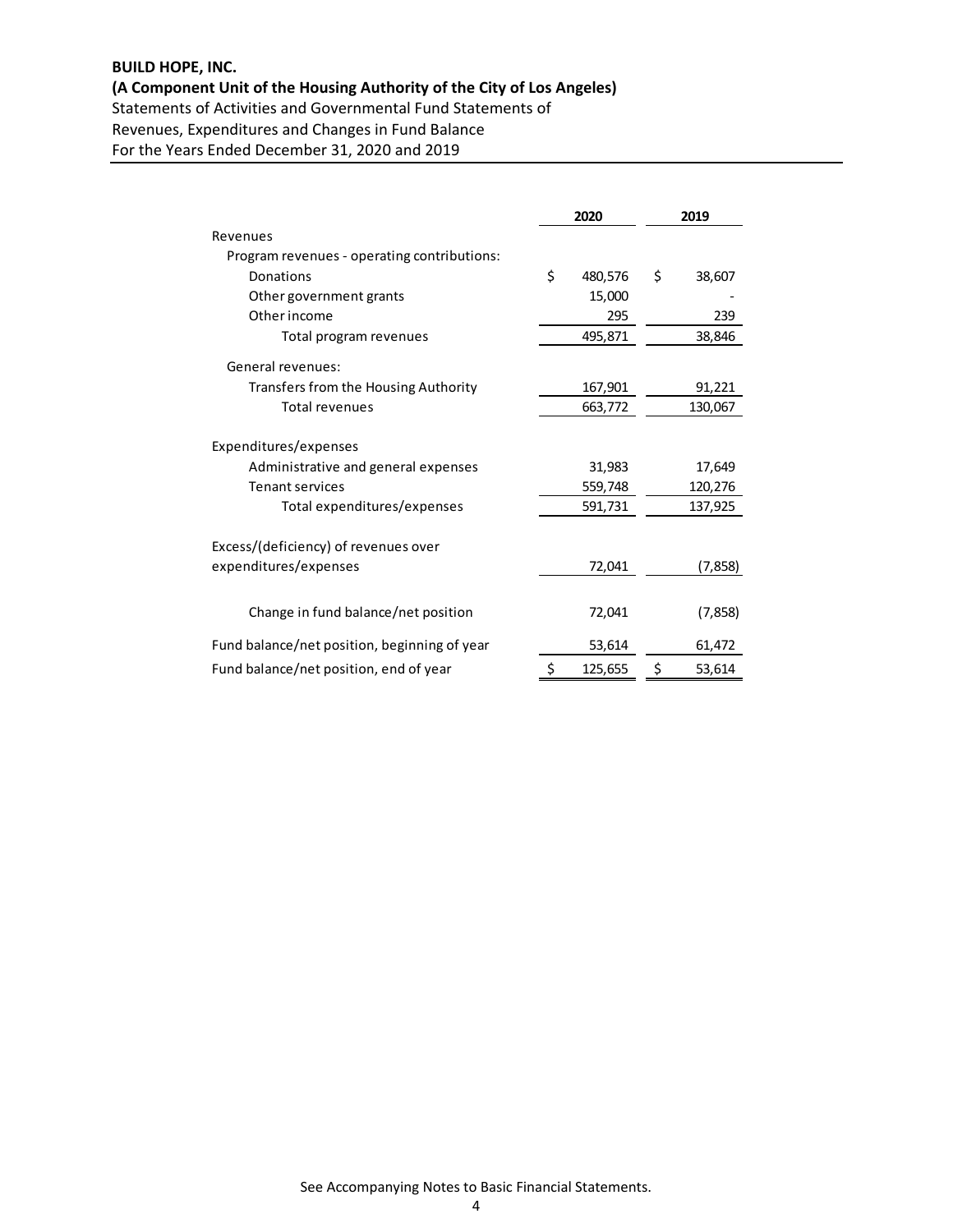The financial statements of Build Hope, Inc. have been prepared in conformity with accounting principles generally accepted in the United States of America (U.S. GAAP) as applied to governmental units. The Governmental Accounting Standards Board (GASB) is the accepted standard setting body for establishing governmental accounting and financial reporting principles. The significant accounting policies of the organization are described below.

#### *(a) Organization*

Build Hope, Inc. was founded on October 17, 2002 as a California non‐profit public benefit corporation to improve the quality of life of low income families, children and seniors by providing increased educational, artistic, cultural and technical opportunities and other benefits to low income families, children and seniors in public housing programs provided by the Housing Authority of the City of Los Angeles (Housing Authority). On May 28, 2020 the Board of Commissioners approved the name change, the amended and restated Article of Incorporation, and the fifth restated and amended Bylaws. The certificate of Restated Articles of Incorporation was filed, and the Secretary of State approved the name change to Build Hope, Inc. on September 17, 2020. Build Hope, Inc. is a component unit of the Housing Authority since the Housing Authority appoints a voting majority of the governing body, and the Housing Authority's Board of Commissioners must approve all amendments to the Articles of Build Hope, Inc. In addition, there is a financial benefit or burden relationship, and the Housing Authority has operational responsibility for the organization.

The accompanying financial statements present only the net position/fund balance and changes in net position/fund balance of Build Hope, Inc. These financial statements are not intended to present the financial position and the changes in financial position or cash flows of the Housing Authority.

## *(b) Measurement Focus and Basis of Accounting*

#### **Government‐wide Financial Statements**

Government‐wide financial statements consist of the statement of net position and the statement of activities. These statements are presented on an economic resources measurement focus. All economic resources and obligations of the reporting government are reported in the financial statements.

The government-wide financial statements are reported using the economic resources measurement focus and the accrual basis of accounting. With this measurement focus, all assets, deferred outflows of resources, liabilities and deferred inflows of resources associated with the operation of Build Hope, Inc. are included on the statements of net position. The statements of activities present a comparison of the direct expenses and program revenues for Build Hope, Inc.'s governmental activities.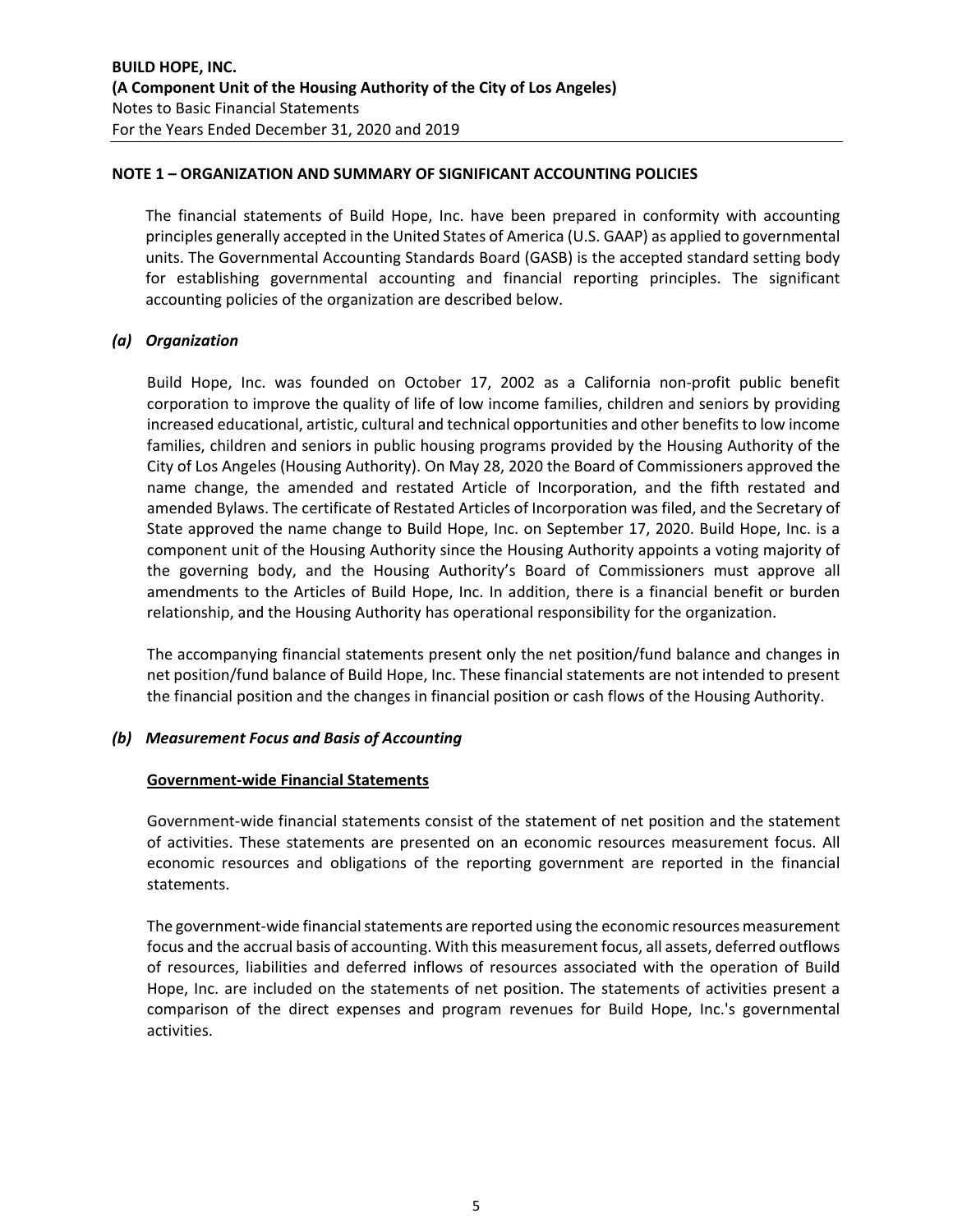#### *(b) Measurement Focus and Basis of Accounting (Continued)*

#### **Government‐wide Financial Statements (Continued)**

Program revenues include private donations. General revenues are all revenues that do not qualify as program revenues and include revenues provided by the Housing Authority. Net position represents the resources that Build Hope, Inc. has available for use in providing services.

#### **Fund Financial Statements**

The fund financial statements consist of the balance sheet and the statement of revenues, expenditures and changes in fund balance of Build Hope, Inc.'s general fund. These statements are presented on a current financial resources measurement focus. Generally, only current assets and current liabilities are included on the balance sheet. The statement of revenues, expenditures and changes in fund balance for the governmental fund generally presents increases (revenues) and decreases (expenditures) in net current assets. All operations of Build Hope, Inc. are accounted for in the general fund.

The fund financial statements have been prepared on the modified accrual basis of accounting. Revenues are recognized in the accounting period in which they become both measurable and available to finance expenditures of the current period. Revenues are considered available if they are received within 60 days after year-end. Revenues susceptible to accrual include grant revenues and revenues provided by the Housing Authority. Expenditures are recognized in the accounting period in which the fund liability is incurred.

The government‐wide and fund financial statements are presented in a single statement as there are no reconciling items between the modified accrual basis of accounting and accrual basis of accounting.

## *(c) Cash*

Cash maintained in the checking account is classified as cash. Restricted cash is specified by donors for a specific purpose. Unrestricted cash is for general operating use.

#### *(d) Components of Fund Balance/Net Position*

Fund balance/net position comprises the various net earnings from operating income, nonoperating revenues and expenditures/expenses.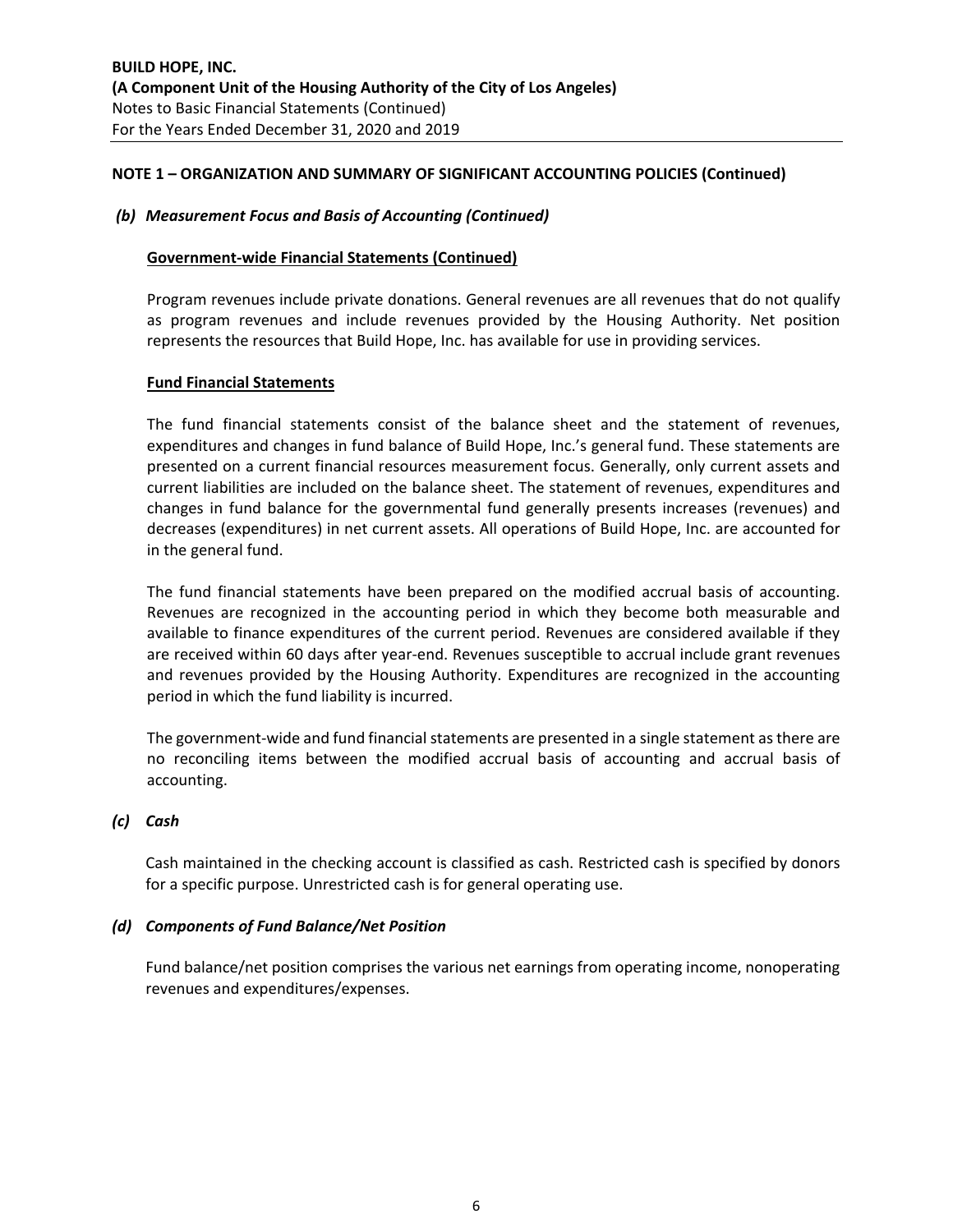#### *(d) Components of Fund Balance/Net Position (Continued)*

Fund Balance is classified in the following components:

*Restricted Fund Balance* – Amounts with constraints placed on their use that are either (a) externally imposed by creditors, grantors, contributors, or laws or regulations of other governments; or (b) imposed by law through constitutional provisions or enabling legislation. Restrictions may effectively be changed or lifted only by changing the conditions of the account.

Net position is classified in the following components:

*Restricted –* This component of net position consists of constraints imposed by donors, grantors, or laws or regulations of other governments or imposed by law through constitutional provisions or enabling legislation.

*Unrestricted –* This component of net position consists of resources of Build Hope, Inc. that can be used for any purpose.

*Unassigned Fund Balance* – Includes amounts that are not assigned to other funds and do not meet the criteria for being classified as restricted in the General Fund.

## *(e) Policy Regarding Use of Restricted and Unrestricted Resources*

When an expenditure/expense is incurred for purposes for which both restricted and unrestricted resources are available, Build Hope, Inc. will utilize restricted resources first, and then unrestricted resources as needed.

# *(f) Donations*

Donations, including unconditional promises to give, are recorded as made. All donations are available for unrestricted use unless specifically restricted by the donor. Conditional promises to give are recognized when contributions are substantially met. Unconditional promises to give are reported at the present value of their net realizable value applicable to the years in which the promises are to be received.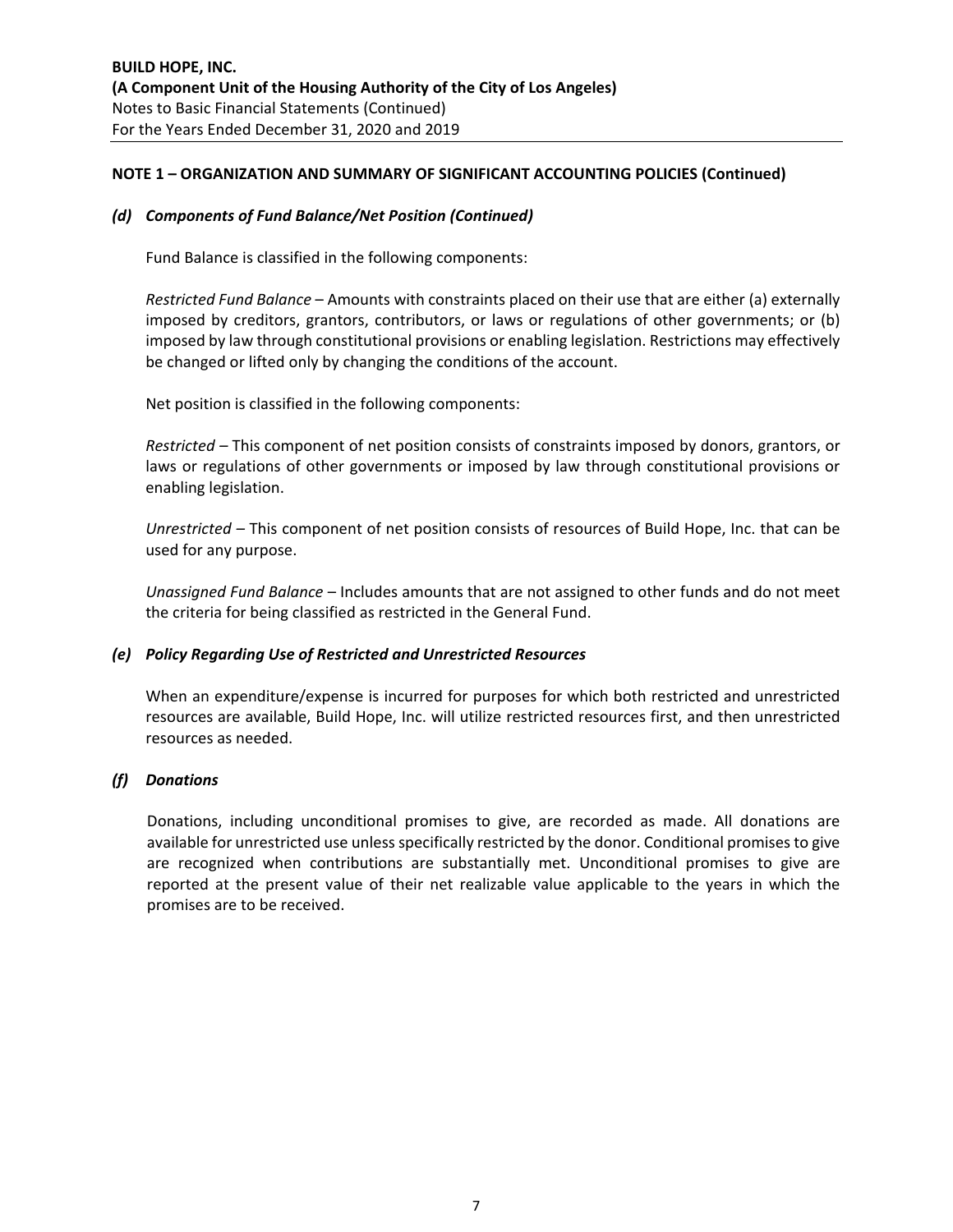## *(f) Donations (Continued)*

The following donations were received from various donors for the years ended December 31, 2020 and 2019 as listed below:

|                                     | 2020 |         | 2019         |
|-------------------------------------|------|---------|--------------|
| Purpose                             |      |         |              |
| Scholarships                        | \$   | 10,000  | \$<br>20,000 |
| Tenant supportive services          |      |         |              |
| Public housing events               |      | 6,500   | 14,000       |
| Public housing senior rent donation |      | 89,322  |              |
| Meals to public housing tenants     |      | 346,614 |              |
| Worksource center van purchase      |      | 27,500  |              |
| Other                               |      | 640     | 4,607        |
| <b>Total Donations</b>              | \$   | 480.576 | 38,607       |

# *(g) Transfers from the Housing Authority*

The amount reported as general revenues represents transfers from the Housing Authority to Build Hope, Inc. to support the operation of the entity. The total transfers from the Housing Authority for the years ended December 31, 2020 and 2019 were \$167,901 and \$91,221, respectively.

## *(h) Administrative and General Expenses*

Administrative and general expenses include audit fees, office supplies, general liability insurance and miscellaneous administrative expenses. The total administrative and general expenses incurred for the years ended December 31, 2020 and 2019 were \$31,983 and \$17,649, respectively.

|                      | 2020 |        | 2019 |        |
|----------------------|------|--------|------|--------|
| Auditing             | S    | 11,432 |      | 11,432 |
| Insurance            |      | 6,056  |      | 4,449  |
| Office expenses      |      | 1,971  |      | 1,358  |
| Other administrative |      | 12,524 |      | 410    |
| Total                |      | 31,983 |      | 17,649 |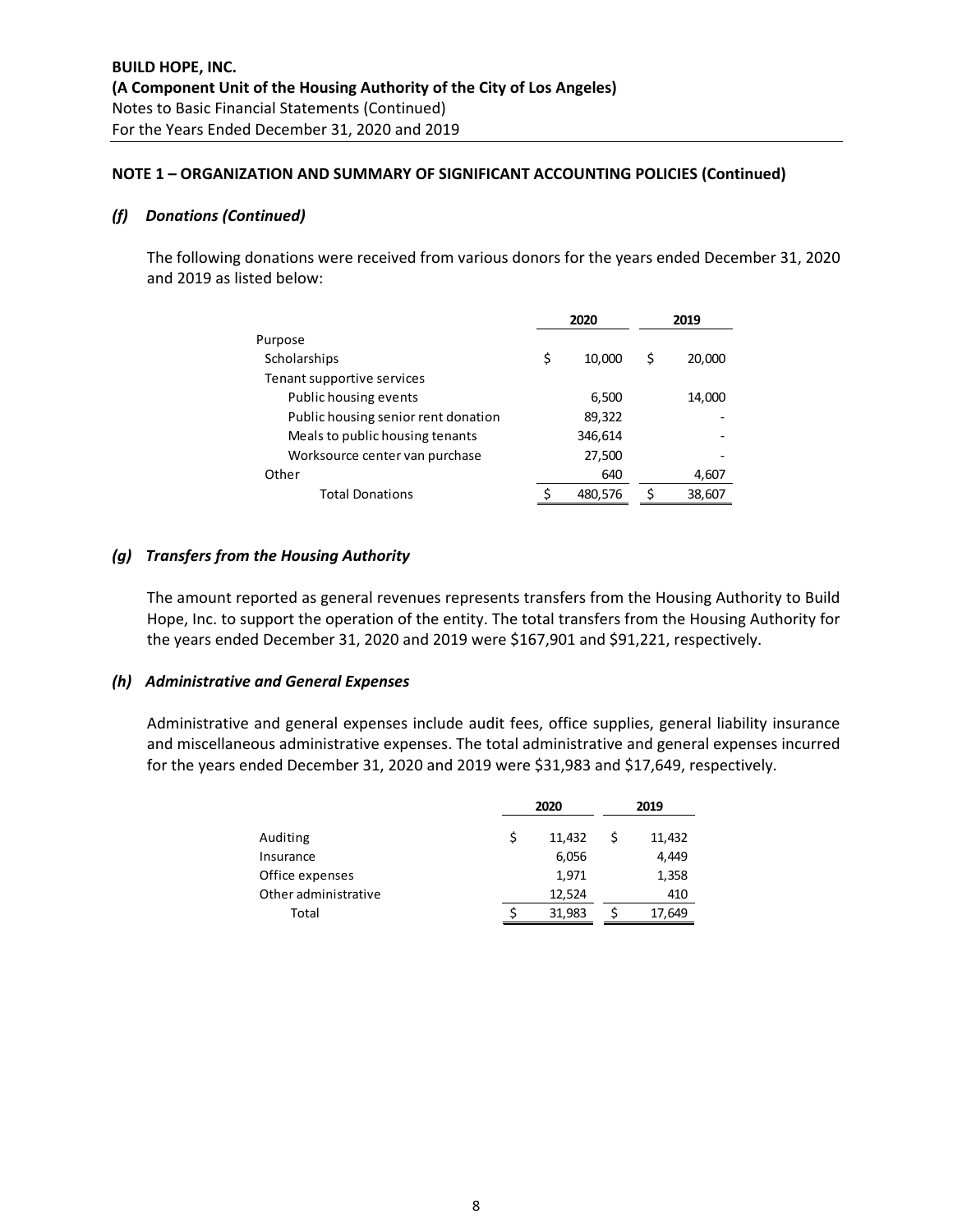#### *(i) Tenant Services Expenses*

Tenant Services represents costs incurred for services directly related to meeting resident needs and supporting a service-enriched environment. The total tenant services expenses incurred for the years ended December 31, 2020 and 2019 were \$559,748 and \$120,276, respectively.

|                                   | 2020 |         | 2019    |
|-----------------------------------|------|---------|---------|
| <b>Broadband services</b>         |      | 63,082  | 40,082  |
| Resident stipend                  |      | 450     | 600     |
| Supportive services               |      | 456,342 | 16,994  |
| Telecomm services and maintenance |      | 19,874  | 36,120  |
| Youth scholarship awards          |      | 20,000  | 26,480  |
| <b>Total Tenant Services</b>      |      | 559,748 | 120,276 |

#### *(j) Income Taxes*

Build Hope, Inc. is exempt from federal income taxes under Section 501(c)(3) of the Internal Revenue Code and from state income taxes under Section 23701d of the California Revenue and Taxation Code. Therefore, no provision is made for federal and state income taxes.

## *(k) Use of Estimates*

The preparation of financial statements in conformity with U.S. GAAP requires management to make estimates and assumptions that affect certain reported amounts and disclosures. Actual results could differ from those estimates.

#### **NOTE 2 ‐ CASH**

Cash as of December 31, 2020 and 2019 is classified in the accompanying statements of net position/balance sheets as follows:

|                     | 2020    | 2019   |
|---------------------|---------|--------|
| Cash - Unrestricted | 31.465  | 19.642 |
| Cash - Restricted   | 109,570 | 49,398 |
| <b>Total Cash</b>   | 141,035 | 69,040 |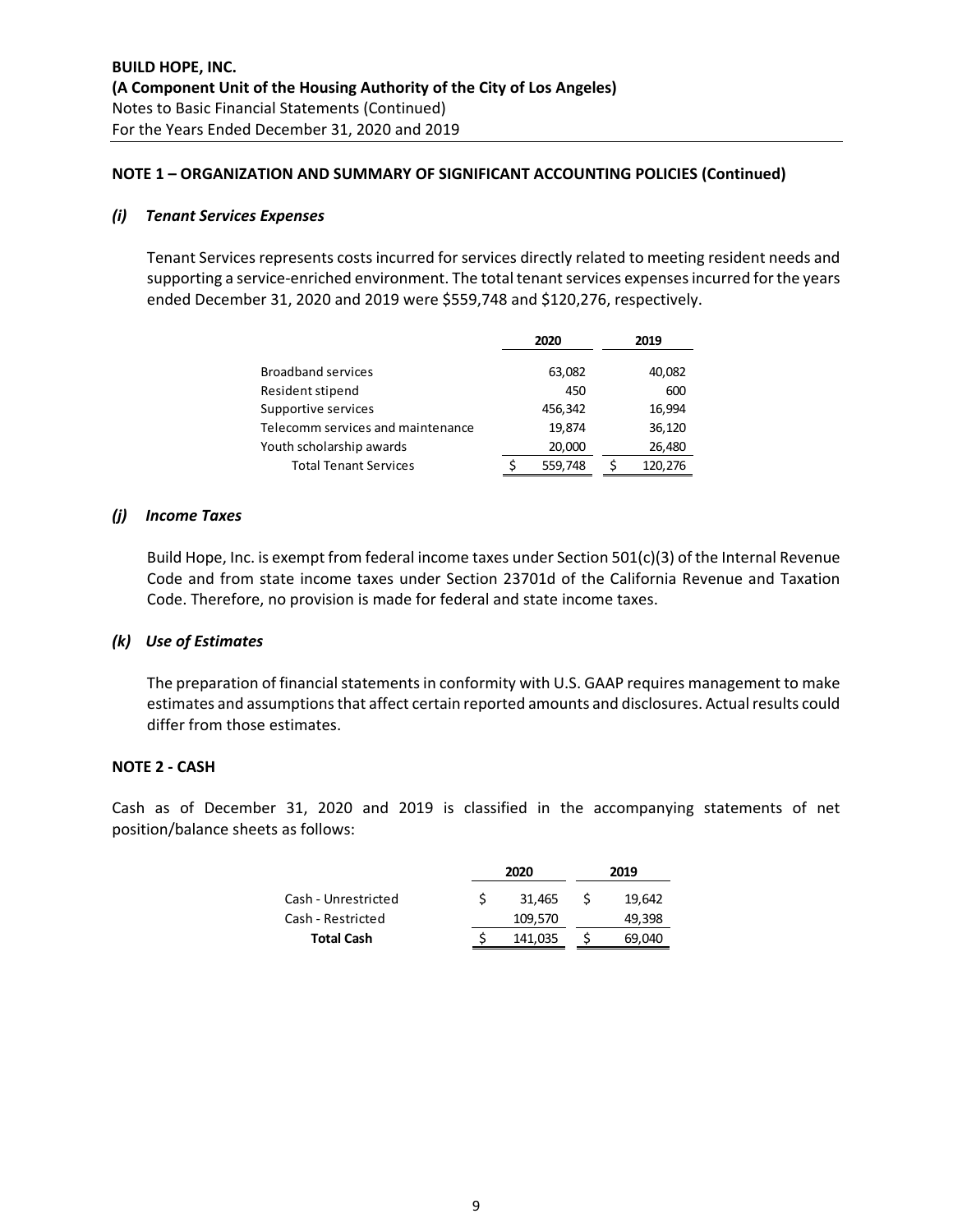#### **NOTE 2 – CASH (Continued)**

#### **Custodial Credit Risk**

Custodial credit risk for deposits is the risk that, in the event of the failure of a depository financial institution, a government will not be able to recover its deposits or will not be able to recover collateral securities that are in the possession of an outside party. The custodial credit risk for investments is the risk that, in the event of the failure of the counterparty (e.g., broker‐dealer) to a transaction, a government will not be able to recover the value of its investment or collateral securities that are in the possession of another party. Build Hope, Inc. follows the parameters established by the Housing Authority's Investment Policy. In addition, Build Hope, Inc. maintains its cash accounts with other Housing Authority's accounts at high credit quality financial institutions. The California Government Code and the Housing Authority's investment policy do not contain legal or policy requirements that would limit the exposure to custodial credit risk for deposits or investments, other than the following provision for deposits: The California Government Code requires that a financial institution secure deposits made by state or local governmental units by pledging securities in an undivided collateral pool held by a depository regulated under state law (unless so waived by the governmental unit). The market value of the pledged securities in the collateral pool must equal at least 110% of the total amount deposited by the public agencies. California law also allows financial institutions to secure Build Hope, Inc.'s deposits by pledging first trust deed mortgage notes having a value of 150% of the secured public deposits. As of December 31, 2020 and 2019, Build Hope, Inc. was not exposed to custodial credit risk.

## **NOTE 3 – COMMITMENT AND CONTINGENCIES**

Build Hope, like most other businesses, have had its operational activities impacted by the COVID-19 pandemic to conform with current guidelines. As of the date of this report, the overall impact and duration is uncertain. The Housing Authority has not included any contingencies in Build Hope's financial statements specific to this issue.

## **NOTE 4 – SUBSEQUENT EVENTS**

Management has evaluated subsequent events through June 29, 2021, the date that the combined financial statements were available to be issued and noted no additional significant items to be disclosed.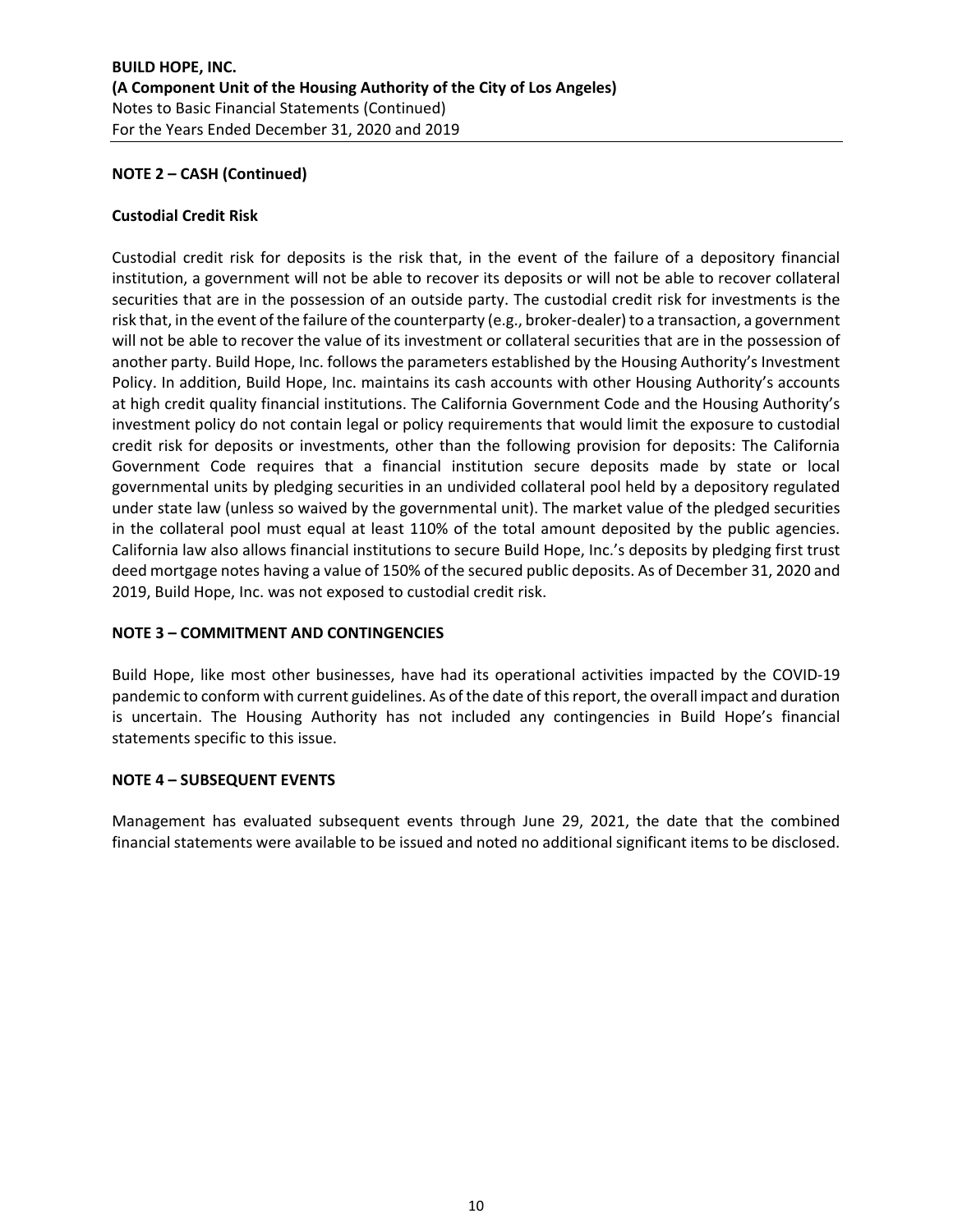

# **INDEPENDENT AUDITOR'S REPORT ON INTERNAL CONTROL OVER FINANCIAL REPORTING AND ON COMPLIANCE AND OTHER MATTERS BASED ON AN AUDIT OF FINANCIAL STATEMENTS PERFORMED IN ACCORDANCE WITH** *GOVERNMENT AUDITING STANDARDS*

Board of Commissioners Housing Authority of the City of Los Angeles Los Angeles, California

We have audited, in accordance with the auditing standards generally accepted in the United States of America and the standards applicable to financial audits contained in *Government Auditing Standards* issued by the Comptroller General of the United States, the financial statements of Build Hope, Inc. ("Build Hope"), a component unit of the Housing Authority of the City of Los Angeles (the "Housing Authority"), as of and for the year ended December 31, 2020, and the related notes to the financial statements, and have issued our report thereon dated June 29, 2021.

## **Internal Control over Financial Reporting**

In planning and performing our audit of the financial statements, we considered Build Hope's internal control over financial reporting (internal control) to determine the audit procedures that are appropriate in the circumstances for the purpose of expressing our opinion on the financial statements, but not for the purpose of expressing an opinion on the effectiveness of Build Hope's internal control. Accordingly, we do not express an opinion on the effectiveness of Build Hope's internal control.

A *deficiency in internal control* exists when the design or operation of a control does not allow management or employees, in the normal course of performing their assigned functions, to prevent, or detect and correct, misstatements on a timely basis. A *material weakness* is a deficiency, or a combination of deficiencies, in internal control, such that there is a reasonable possibility that a material misstatement of the entity's financial statements will not be prevented, or detected and corrected, on a timely basis. A *significant deficiency* is a deficiency, or a combination of deficiencies, in internal control that is less severe than a material weakness, yet important enough to merit attention by those charged with governance.

Our consideration of internal control was for the limited purpose described in the first paragraph of this section and was not designed to identify all deficiencies in internal control that might be material weaknesses or significant deficiencies. Given these limitations, during our audit we did not identify any deficiencies in internal control that we consider to be material weaknesses. However, material weaknesses may exist that have not been identified.

MELBOURNE 8035 Spyglass Hill Road Melbourne, FL 32940 321-757-2020

bermanhopkins.com

11

**ORLANDO** 255 South Orange Avenue, #1545 Orlando, FL 32801 407-841-8841

**TITUSVILLE** 917 South Washington Avenue Titusville, FL 32780 321-267-2190